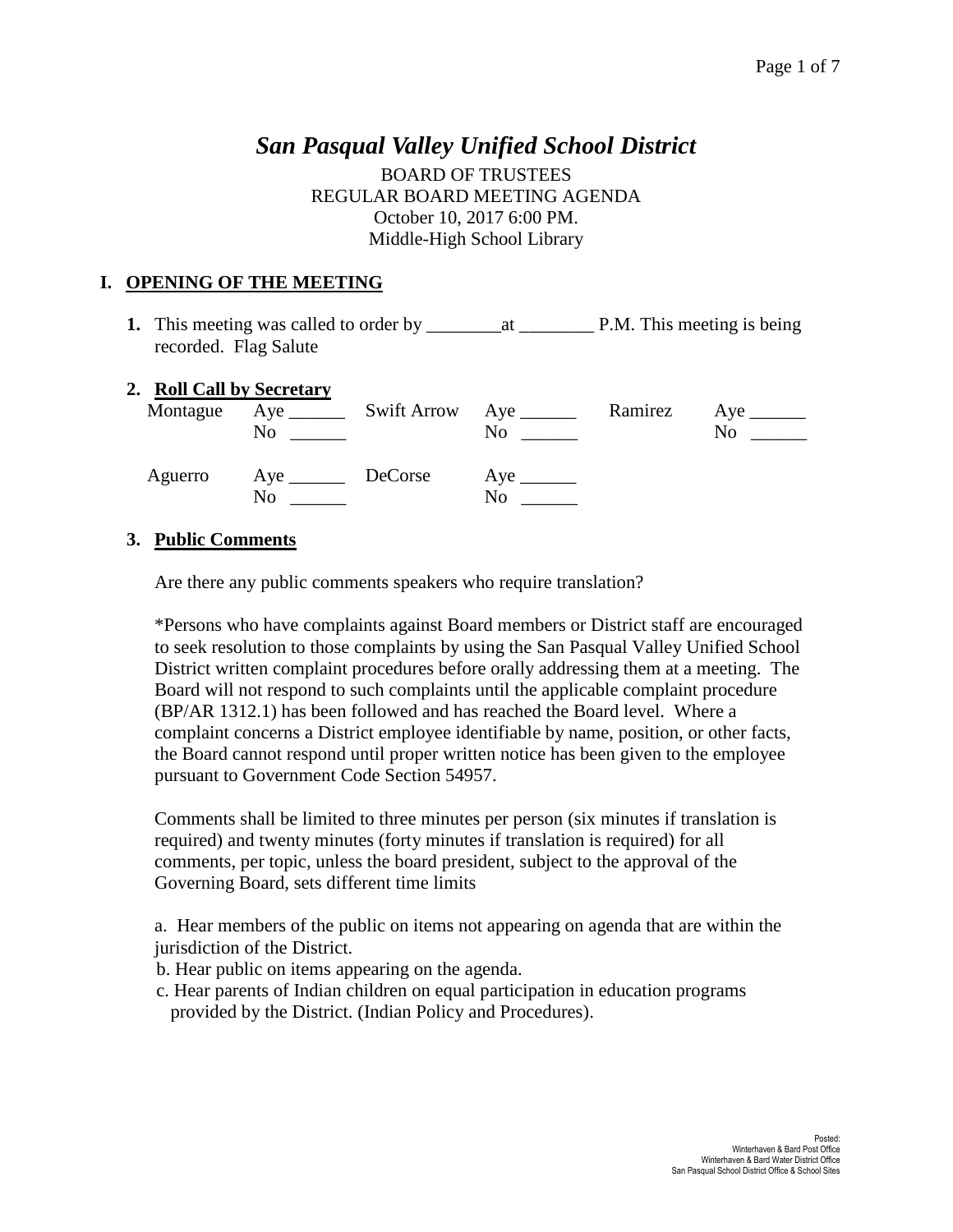|                                                                    |                        | Time: _______P.M.                 |                                                                    |         |           |  |
|--------------------------------------------------------------------|------------------------|-----------------------------------|--------------------------------------------------------------------|---------|-----------|--|
|                                                                    |                        |                                   |                                                                    |         |           |  |
|                                                                    | $No \ \_$              |                                   | Montague Aye ________ Swift Arrow Aye ________ Ramirez Aye _______ |         | $No \ \_$ |  |
| Aguerro                                                            | $No \ \_$              | Aye DeCorse Aye                   | $\overline{N_0}$                                                   |         |           |  |
|                                                                    |                        |                                   | 1. STUDENT MATTERS - Pursuant to Education Code 48918              |         |           |  |
|                                                                    |                        | a. Explusion Student ID 911313 JS |                                                                    |         |           |  |
| Decision:                                                          |                        |                                   |                                                                    |         |           |  |
|                                                                    |                        |                                   |                                                                    |         |           |  |
|                                                                    |                        |                                   |                                                                    |         |           |  |
|                                                                    |                        |                                   |                                                                    |         |           |  |
|                                                                    |                        |                                   |                                                                    |         |           |  |
|                                                                    |                        |                                   |                                                                    |         |           |  |
|                                                                    |                        |                                   |                                                                    |         |           |  |
| Montague Aye ________ Swift Arrow Aye ________ Ramirez Aye _______ | $No \_$                |                                   | $No \ \_$                                                          |         | $No \ \_$ |  |
|                                                                    | $No \ \_$              | Aguerro Aye DeCorse Aye _______   | No not be a set of $\mathbf{N}$                                    |         |           |  |
|                                                                    |                        |                                   |                                                                    |         |           |  |
|                                                                    |                        |                                   | b. Stipulated Suspended Explusion Student ID #858942 CR            |         |           |  |
| Decision:                                                          |                        |                                   |                                                                    |         |           |  |
|                                                                    |                        |                                   |                                                                    |         |           |  |
|                                                                    |                        |                                   |                                                                    |         |           |  |
|                                                                    |                        |                                   |                                                                    |         |           |  |
|                                                                    |                        |                                   |                                                                    |         |           |  |
|                                                                    |                        |                                   |                                                                    |         |           |  |
| Montague                                                           | $No \ \_$              |                                   | $No \ \_$                                                          | Ramirez | $No \ \_$ |  |
| Aguerro                                                            | Aye __________ DeCorse |                                   | $Aye$ <sub>_______</sub>                                           |         |           |  |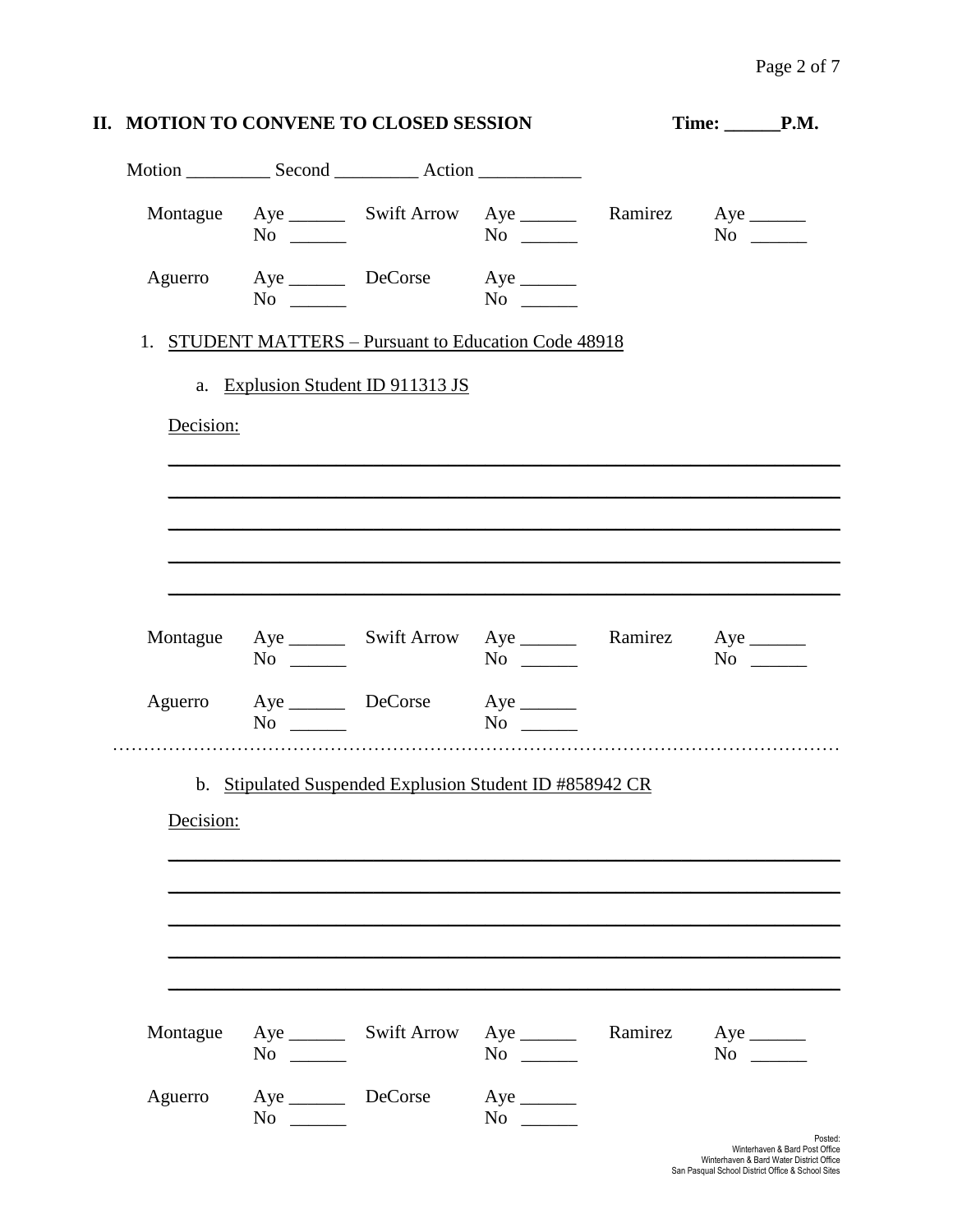|     |                                                 |                                              |                                   | c. Stipulated Suspended Explusion Student ID #6000058 MA                                 |                                 |  |
|-----|-------------------------------------------------|----------------------------------------------|-----------------------------------|------------------------------------------------------------------------------------------|---------------------------------|--|
|     | Decision:                                       |                                              |                                   |                                                                                          |                                 |  |
|     |                                                 |                                              |                                   |                                                                                          |                                 |  |
|     |                                                 |                                              |                                   |                                                                                          |                                 |  |
|     |                                                 |                                              |                                   |                                                                                          |                                 |  |
|     |                                                 | $No \ \_$                                    |                                   | Montague Aye ________ Swift Arrow Aye ________ Ramirez Aye _______                       | $No \ \_$                       |  |
|     |                                                 | $No \_$                                      | Aguerro Aye DeCorse Aye _______   |                                                                                          |                                 |  |
|     | <b>III. MOTION TO RECONVENE TO OPEN SESSION</b> |                                              |                                   |                                                                                          | Time: $\rule{1em}{0.15mm}$ P.M. |  |
|     |                                                 |                                              |                                   |                                                                                          |                                 |  |
|     |                                                 | $No \ \_$                                    |                                   | Montague Aye ________ Swift Arrow Aye _________ Ramirez Aye _______                      | $No \_$                         |  |
|     |                                                 | $No \ \_$                                    | Aguerro Aye DeCorse Aye           | $No \ \_$                                                                                |                                 |  |
|     |                                                 |                                              |                                   | During the Second Executive Sessions of the October 10, 2017, Regular Board Meeting, the |                                 |  |
|     | following action was taken.                     |                                              | a. Explusion Student ID 911313 JS |                                                                                          |                                 |  |
|     | $\mathbf{b}$ .                                  |                                              |                                   | Stipulated Suspended Explusion Student ID #858942 CR                                     |                                 |  |
|     | $\mathbf{c}$ .                                  |                                              |                                   | Stipulated Suspended Explusion Student ID #6000058 MA                                    |                                 |  |
| IV. | <b>OPEN SESSION</b>                             |                                              |                                   |                                                                                          |                                 |  |
|     | 1.                                              | <b>Student Presentations-</b> None Scheduled |                                   |                                                                                          |                                 |  |
|     | <b>Approval of Minutes</b><br>2.                |                                              |                                   |                                                                                          |                                 |  |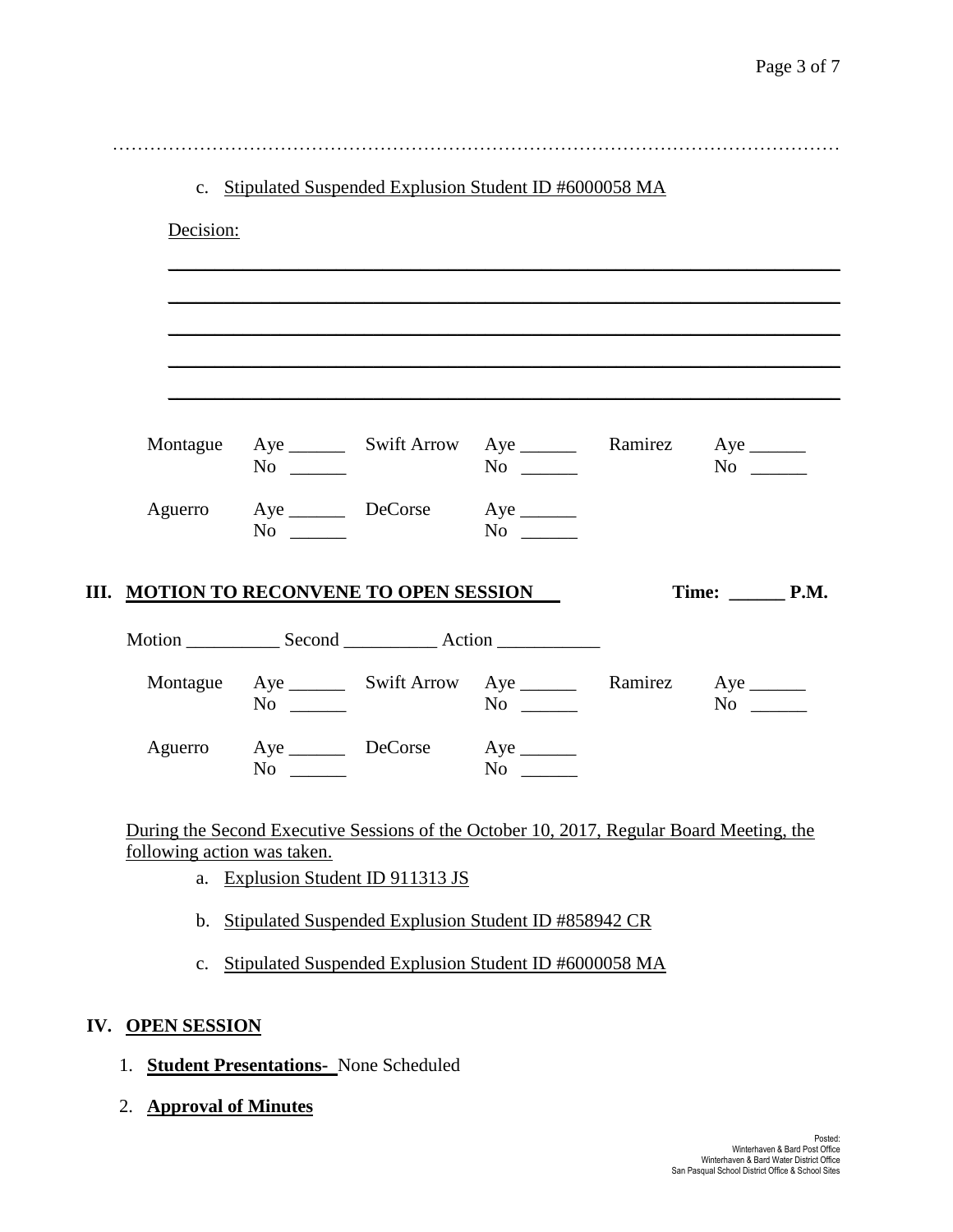It is recommended that the Board of Trustees approve the minutes of the Regular Board Meeting on 09/12/2017

|          |                          |                                        | Second Action |         |                |
|----------|--------------------------|----------------------------------------|---------------|---------|----------------|
| Montague | No                       | Aye __________ Swift Arrow Aye _______ | $\rm No$      | Ramirez | N <sub>0</sub> |
| Aguerro  | Aye <u>DeCorse</u><br>No |                                        | No            |         |                |

### 3. **Approval of Warrants**

Per EdCode 42631 and SPVUSD BP 3314, it is recommended that the Board of Trustees ratify the September warrants in the amount of \$550,917.22

|          |                   | Second Action  |         |                                                               |
|----------|-------------------|----------------|---------|---------------------------------------------------------------|
| Montague | N <sub>0</sub>    | N <sub>0</sub> | Ramirez | Aye $\qquad$<br>No<br>$\mathcal{L}^{\text{max}}_{\text{max}}$ |
| Aguerro  | Aye DeCorse<br>No | N <sub>0</sub> |         |                                                               |

# **V. PRESENTATIONS**

- 1. LCAP Local Performance Indicators Report Rauna Fox
	- **i.** LCFF Priority  $1 Basic$  Needs
	- **ii.** LCFF Priority 2 Implemtation of Academic Standards
	- **iii.** LCFF Priority 3 Parent Engagement
	- **iv.** LCFF Priority 6 School Climate

# **VI. CONSENT ITEMS**

- 1. Ratification Sports: 2017-2018 San Pasqual Valley High School Basketball Coaches Patricia Malvido
- 2. Ratification Sports: 2017-2018 San Pasqual Valley High School Girls' Softball Head Coach and Assistant Coaches
- 3. Ratification Sports: 2017-2018 San Pasqual Valley High School Volleyball Coach
- 4. Annual Contract: Vista Sands Program Agreement Between County of Imperial and SPVUSD
- 5. Travel/Training: Native Youth Leadership Academy
- 6. Updated Policy AR 3350 Travel: Reimbursement
- 7. Ratification: ACSA Leadership Forum
- 8. Travel/Training: California Collaborative for Educational Excellence (CCEE) LCFF Content Library Review Meeting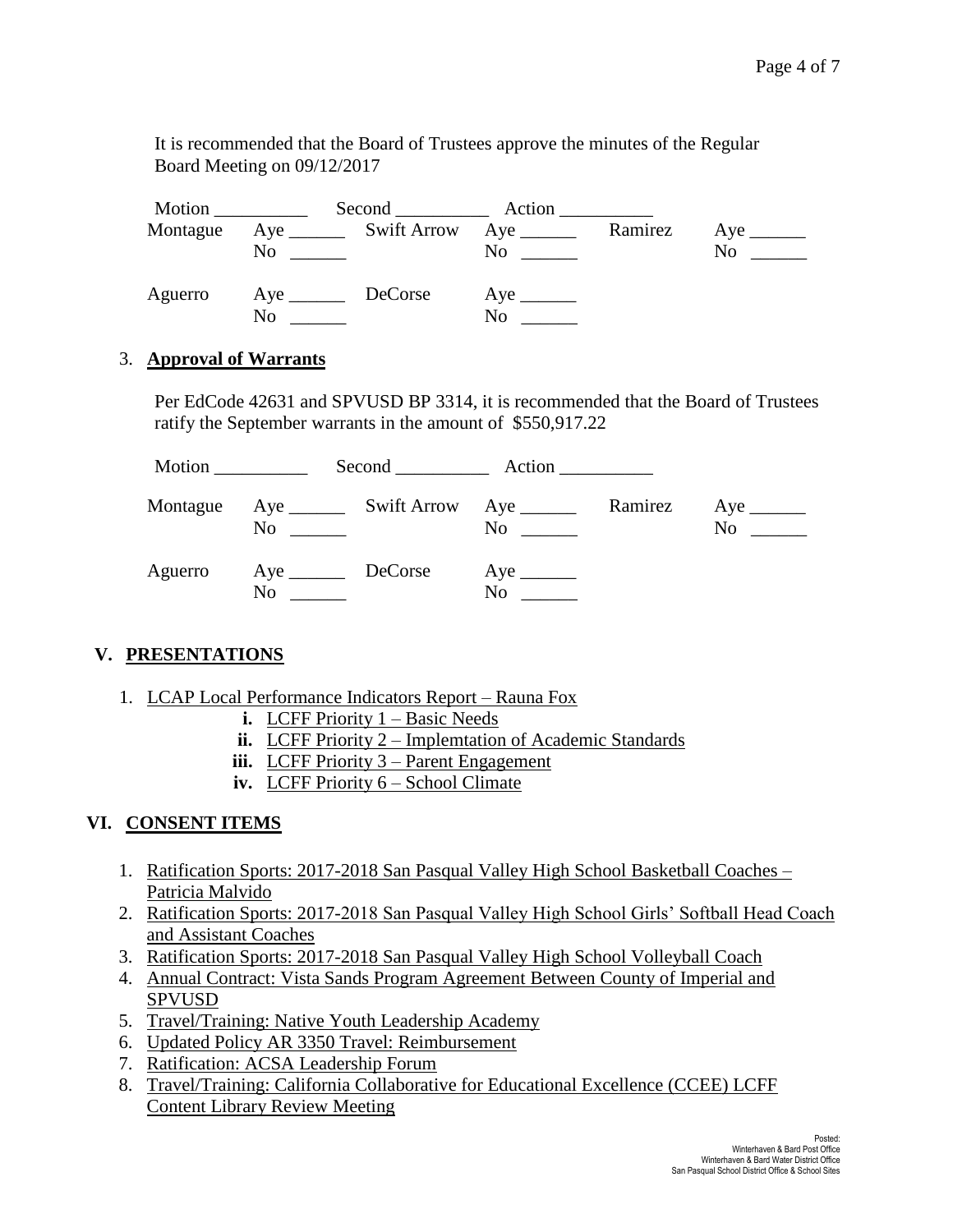- 9. Travel/Training: 2017-2018 California Assessment of Student Performance and Progress (CAASPP)
- 10. Travel/Training: Southern Region Fall Meeting Social
- 11. Travel/Training: Curriculum-Based Instructions (CBI) 9-12 Moderate/Severe Special Education Class
- 12. Travel/Training: Two-day Training for Unlicensed School Personnel Who Provide Health Services in School Setting
- 13. Training/Travel: The California Educational Technology Professionals Association (CEPTA) Annual Conference 2017



# **VII. MONTHLY REPORTS**

- 1. San Pasqual Teachers Association (SPTA) Ms. Gina Hanna-Wilson
- 2. California School Employees Association (CSEA) Mr. Ramon Haro
- 3. Associated Student Body (ASB) Mr. Randall / Student Representative
- 4. Special Education Dr. Thien Hoang
- 5. Elementary School Mr. Ruben Gonzalez
- 6. Middle School Ms. Mary Kay Monson
- 7. High School/Alternative Education Mr. Darrell Pechtl
- 8. Business Services Ms. Kish Curtis
- 9. Maintenance/Operations/Transportation Mr. Edward Benedict
- 10. Superintendent Ms. Rauna Fox
	- a. LCAP update
	- b. Data Presentation
- 11. School Board

# **VIII. UNFINISHED BUSINESS**

# **IX. INFORMATION ITEMS**

- 1. The Superintendent accepted resignation letter from Athletic Director
- 2. Revised Policy BP/AR 1270 Indian Policies and Procedures Requirement of Impact Aid-First Read
- 3. ICOE Approval of Budget and LCAP
- 4. Joint Impact Aid Report First Read
- 5. Board Policy AR 3515.8/E 3515.8 Key Control
- 6. In County Trainings
- 7. Approved Waiver 34-5-2017-W-06 Out of State Travel
- 8. Public Hearing November: SpEd ESY, Impact Aid/Indian Education, and out of state travel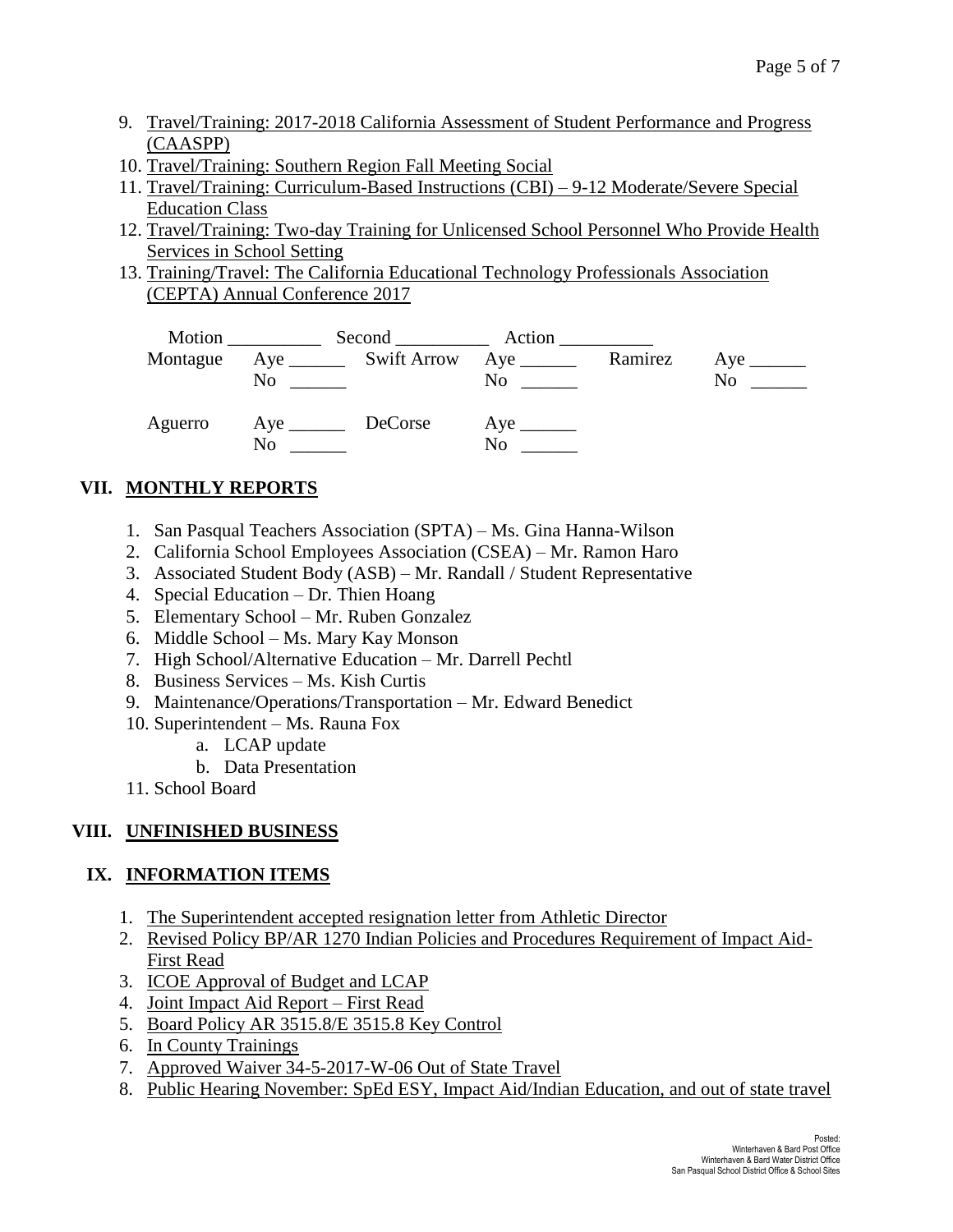# **X. NEW BUSINESS**

|                              |                                      | 1. Board Member Compensation for Members Absent During October Board Meeting |                                          |         |                                                                                 |
|------------------------------|--------------------------------------|------------------------------------------------------------------------------|------------------------------------------|---------|---------------------------------------------------------------------------------|
|                              |                                      |                                                                              |                                          |         |                                                                                 |
|                              |                                      | Montague Aye ________ Swift Arrow Aye _________ Ramirez Aye _______          |                                          |         |                                                                                 |
|                              | $No \ \_$                            |                                                                              | $No \t —$                                |         | $No \_$                                                                         |
|                              |                                      | Aguerro Aye DeCorse Aye                                                      |                                          |         |                                                                                 |
|                              |                                      | $\overline{\text{No}}$                                                       | $\overline{N_0}$                         |         |                                                                                 |
| XI. BOARD COMMENTS           |                                      |                                                                              |                                          |         |                                                                                 |
|                              |                                      |                                                                              |                                          |         |                                                                                 |
| XII. ITEMS FOR FUTURE AGENDA |                                      |                                                                              |                                          |         |                                                                                 |
|                              |                                      |                                                                              |                                          |         |                                                                                 |
|                              |                                      |                                                                              |                                          |         |                                                                                 |
| 2. $\qquad \qquad$           |                                      |                                                                              |                                          |         |                                                                                 |
| XIII. CLOSED SESSION         |                                      |                                                                              |                                          |         | Time: P.M.                                                                      |
|                              |                                      |                                                                              |                                          |         |                                                                                 |
|                              |                                      | Montague Aye ________ Swift Arrow Aye ________ Ramirez Aye _______           |                                          |         |                                                                                 |
|                              | $No \_$                              |                                                                              |                                          |         | $No \ \_$                                                                       |
|                              |                                      | Aguerro Aye DeCorse Aye                                                      |                                          |         |                                                                                 |
|                              | $No \ \_$                            |                                                                              |                                          |         |                                                                                 |
|                              |                                      |                                                                              |                                          |         | <b>1.CONFERENCE WITH LABOR NEGOTIATOR - Pursuant to Government Code 54957.6</b> |
|                              |                                      | 2.PERSONNEL MATTERS - Pursuant to Government Code 54957                      |                                          |         |                                                                                 |
|                              |                                      |                                                                              |                                          |         |                                                                                 |
| XIV. RECONVENE               |                                      |                                                                              |                                          |         |                                                                                 |
|                              |                                      |                                                                              |                                          |         |                                                                                 |
| Montague                     |                                      |                                                                              |                                          | Ramirez | $Aye$ <sub>______</sub>                                                         |
|                              | $No \ \_$                            |                                                                              | $No \ \_$                                |         | $No \_$                                                                         |
|                              |                                      |                                                                              |                                          |         |                                                                                 |
| Aguerro                      | Aye _________ DeCorse<br>$No \ \_\_$ |                                                                              | $Aye$ <sub>________</sub><br>No $\qquad$ |         |                                                                                 |

Report to the Public on any reportable action taken in Closed Session